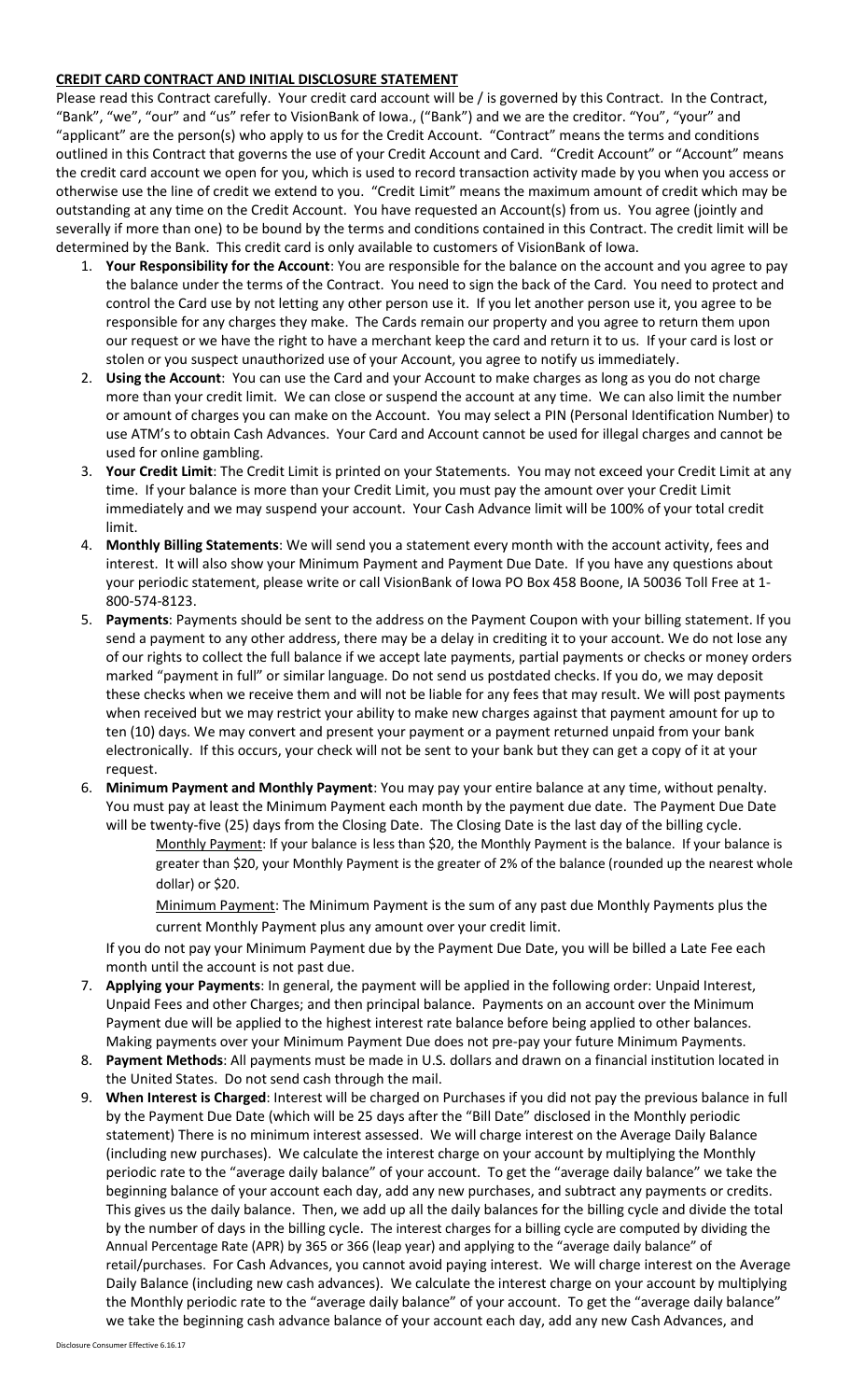subtract any payments or credits. This gives us the daily balance. Then, we add up all the daily balances for the billing cycle and divide the total by the number of days in the billing cycle. This gives us the "average daily balance". Cash Advance continues to accrue interest until payment of the total Cash Advance balance is posted. Interest accrued from the last statement date until the Cash Advance payoff date will appear on the next statement. The interest charges for a billing cycle are computed by dividing the Annual Percentage Rate (APR) by 365 or 366 (leap year) and applying to the "average daily balance" of cash advances.

- 10. **Account Fees**: You agree to pay us the following fees which will be billed to your account as a purchase; however will not accrue interest:
	- a. Late Fee: You will be billed up to \$15 if your payment is not received by the payment due date.
	- b. Returned Payment Fee: You will be billed up to \$25 if your payment is returned for any reason.
	- c. Overlimit Fee: You will be billed up to \$15 if you exceed your credit limit.
	- d. Balance Transfer Fee: No Fee.
	- e. Foreign Transaction Fee: You will be charged a 1% foreign transaction fee for each charge converted from a foreign currency to U.S. dollars.
	- f. Retrieval Fee: You will be billed \$5 for each document you request, other than a statement copy.
	- g. Rush Card Fee: You will be billed \$75 if you request a card be sent by express courier.
- 11. **Lost or Stolen Cards**: If your card is lost, stolen or being used without your permission, call us at 1-844-546- 8222 (toll free), 24 hours a day. You should also write to us. Do not use the Card or Account after you have notified us. You will not be responsible for any unauthorized use after you notify us of the loss, theft or unauthorized use.
- 12. **If Card is Refused**: We are not responsible and have no liability if your Card or Account is not accepted for a charge. Although you may have the credit available, we may be unable to authorize credit due to system difficulties or mistakes. If your Account is over the Credit Limit or past due, authorization for charges will be declined.
- 13. **Fraud Detection**: Transactions deemed suspicious by us, at our sole discretion, may be declined, and depending upon the circumstances, if a transaction is declined as a suspicious transaction, further use of the Card may be blocked by us, at our sole discretion.
- 14. **Suspicious Transactions**: Please contact us if you intend to make a transaction that falls outside of your usual spending pattern or plan to use your card internationally.
- 15. **Security Interest**: Unless prohibited by law, to secure your obligations under this Agreement, you grant us a security interest in any goods you purchase with the card. We disclaim any security interest in household goods, any structure containing one to four dwellings and any real estate.
- 16. **Change of Address**: We will send all account statements and any other notices or communications concerning this account to your address as shown on our records. If you change your address, you must notify us of your new address within 15 days.
- 17. **Calls and Text Messages to Your Cellular Phone**: If you provide us with your cellular phone number or contact us from your cellular phone, you are providing this phone number for us or any third party acting on our behalf to contact you at this number. You agree that we may use this phone number to contact you for any business purpose about your account and you agree to be responsible for any fees or charges you incur as a result of providing this information. You may request this number not be used. We may offer options for text messages or other electronic communications that may be received or accessed from your cellular phone and you agree that by enrolling in these services, you understand and agree to be responsible for any fees or charges you incur as a result of this enrollment.
- 18. **Your Billing Rights: Keep this Document for Future Use.** This notice tells you about your rights and our responsibilities under the Fair Credit Billing Act.

**What To Do If You Find A Mistake On Your Statement:** If you think there is an error on your statement, write to us at: VisionBank of Iowa, PO Box 458 Boone, IA 50036. In your letter, give us the following information: Your name and account number; the dollar amount of the suspected error; a description of the problem. If you think there is an error on your bill, describe what you believe is wrong and why you believe it is a mistake. You must contact us; 1) Within 60 days after the error appeared on your statement and 2) If you have enrolled in automatic payment, at least 3 business days before the payment is scheduled if you want to stop payment on the amount you think is wrong. You must notify us of any potential errors in writing. You may call us, but if you do we are not required to investigate any potential errors and you may have to pay the amount in question. **When we receive your letter, we must do two things:** Within 30 days of receiving your letter, we must tell you that we received your letter. We will also tell you if we have already corrected the error. Within 90 days of receiving your letter, we must either correct the error or explain to you why we believe the bill is correct. **While we investigate whether or not there has been an error:** We cannot try to collect the amount in question, or report you as delinquent on that amount. The charge in question may remain on your statement, and we may continue to charge you interest on that amount. While you do not have to pay the amount in question, you are responsible for the remainder of your balance. We can apply any unpaid amount against your credit limit. **After we finish our investigation, one of two things will happen:** If we made a mistake: You will not have to pay the amount in question or any interest or other fees related to that amount. If we do not believe there was a mistake: You will have to pay the amount in question, along with applicable interest and fees. We will send you a statement of the amount you owe and the date payment is due. We may then report you as delinquent if you do not pay the amount we think you owe. If you receive our explanation but still believe your bill is wrong, you must write to us within 10 days telling us that you still refuse to pay. If you do so, we cannot report you as delinquent without also reporting that you are questioning your bill. We must tell you the name of anyone to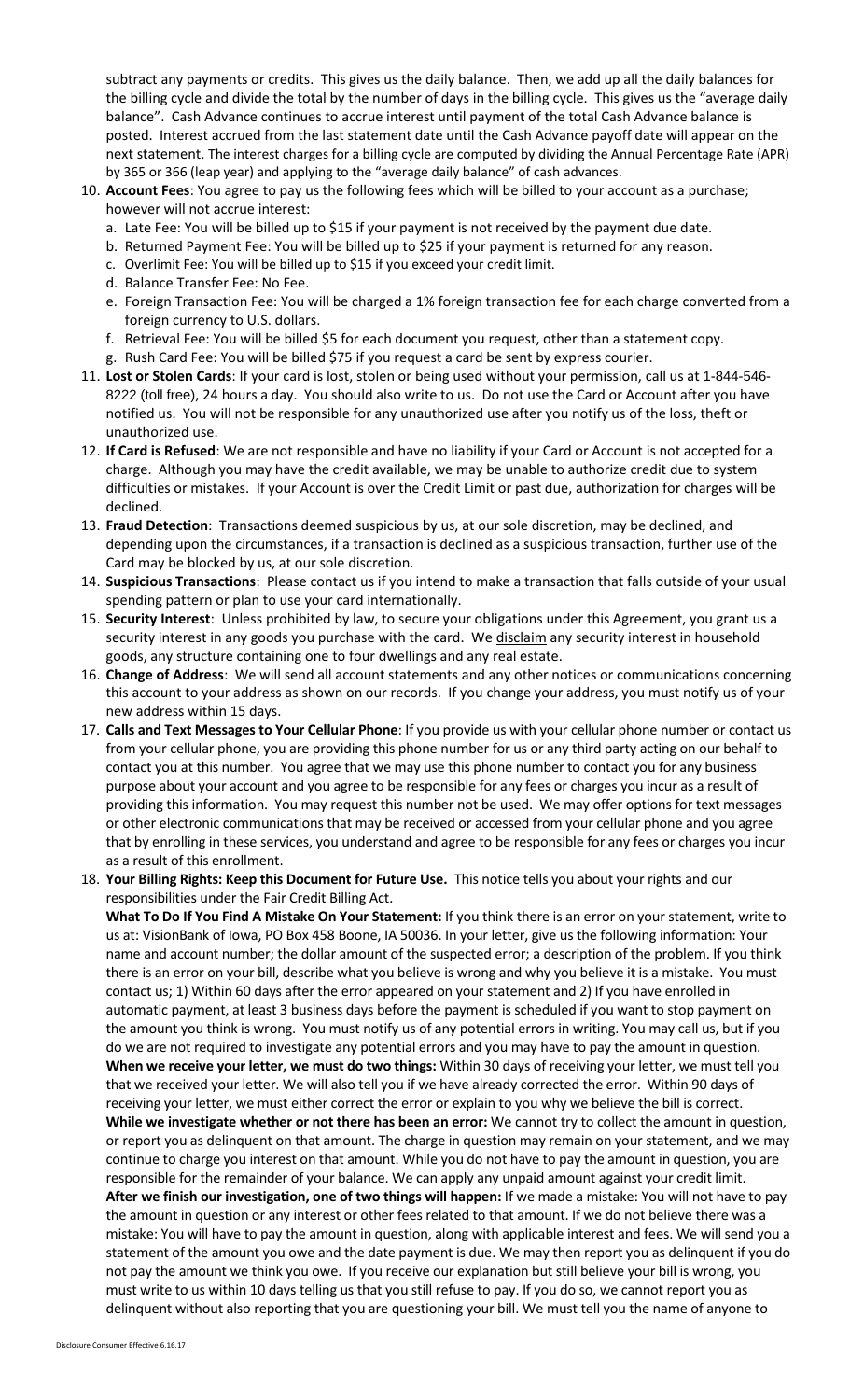whom we reported you as delinquent, and we must let those organizations know when the matter has been settled between us. If we do not follow all of the rules above, you do not have to pay the first \$50 of the amount you question even if your bill is correct.

**Your Rights If You Are Dissatisfied With Your Credit Card Purchases:** If you are dissatisfied with the goods or services that you have purchased with your credit card, and you have tried in good faith to correct the problem with the merchant, you may have the right not to pay the remaining amount due on the purchase. To use this right, all of the following must be true: 1. The purchase must have been made in your home state or within 100 miles of your current mailing address, and the purchase price must have been more than \$50. (Note: These limitations do not apply if your purchase was based on an advertisement we mailed to you, or if we own the company that sold you the goods or services.) 2. You must have used your credit card for the purchase. Purchases made with cash advances from an ATM or with a check that accesses your credit card account do not qualify. 3. You must not yet have fully paid for the purchase. If all of the criteria above are met and you are still dissatisfied with the purchase, contact us in writing at: VisionBank of Iowa, PO Box 458 Boone, IA 50036. While we investigate, the same rules apply to the disputed amount as discussed above. After we finish our investigation, we will tell you our decision. At that point, if we think you owe an amount and you do not pay, we may report you as delinquent.

- 19. **Delay in Enforcement**: We can delay enforcing or fail to enforce any of our rights under this Contract without losing them.
- 20. **Credit Reports:** You authorize us to obtain credit reports about you for any legitimate business purpose. We may obtain a credit report for reviewing, modifying the terms, renewing the account or collection. We may report information about your Account to credit bureaus. Late payments, missed payments, or other defaults on your Account may be reflected in your credit report.
- 21. **Change in Terms of your Credit Account**: We may change any term of this Contract at any time upon notice to you as required by law. You may have the right to reject the change in terms, depending on the type of change, and, if you do, your account will be closed and you will be able to pay off the balance under the terms of this Contact.
- 22. **Governing Law**: This Agreement is an Iowa Revolving Credit Agreement and it and all matters arising out of the issuance of use of any card or Plan shall be governed by, and construed in accordance with, the laws of the state of Iowa.
- 23. **Severability**: If any provision of this Contract is invalid or unenforceable under any law, rule or regulation of any governmental agency, Federal, state or local, it shall not affect the validity or enforceability of any other provision of this agreement.
- 24. **Default**: You agree that we can require that you pay us the balance on your Account if the account is in default. You will be in default of this Contract if any of the following occur: You do not make the Minimum Payment on your Account on or before the Payment Due Date; You die or become legally incompetent; You become insolvent or bankrupt; You exceed or attempt to exceed your Credit Limit; You have provided us with false or misleading information or signatures at any time; You fail to comply with this Contract; or You default in the payment of any other obligation to Bank for borrowed money which is not secured by the Borrower's principal residence. If you are in default, we may immediately cancel your Account and we do not have to give you notice of cancellation. You agree that you will return the Card(s) to us. Even if an account is in default, you agree to pay Interest and Fees as defined in this Contract until your balance is paid in full. If you resolve a default situation, we can still declare the same or another default later on your Account. If the account is governed by the Iowa Consumer Credit Code, shall only become immediately due and payable if you do not cure the default within 20 calendar days after notice is mailed to your address, or given as otherwise provided by law. If governed by the Iowa Consumer Credit Code, we have this right, without notice and opportunity to cure, if the default is your third default within 12 months and you are notified of the prior two defaults and you cured those defaults. Unless otherwise prohibited by the Iowa Consumer Credit Code, you agree to pay all costs of collection before and after judgment, including reasonable attorney fees (including those incurred in successful defense or settlement of any counterclaim brought by you or incident to any action or proceeding involving you brought pursuant to the United States Bankruptcy Code).
- 25. **Cancellation**: You may cancel your Account at any time by notifying us in writing at the address on your monthly Statement and returning all cards issued on your Account (cut in half). Even if your Account is closed, you agree to pay the balance on the account under the terms of this Contract. We can suspend your Account privileges or cancel your Account at any time, for any reason. We will notify you after we do so, unless you are in default at that time. We have no obligation to notify you prior to suspending your charging privileges or cancelling your Account.
- 26. **Collection Costs**: Unless prohibited by applicable law, if we start collection proceedings to recover amounts you owe us by reason of this Contract, you agree to pay reasonable attorney's fees and other collection costs.
- 27. **Headings**: The headings used in this Contract are for convenience only and are not intended to define, limit or describe the scope or intent of this Agreement or in any way affect this Contract.